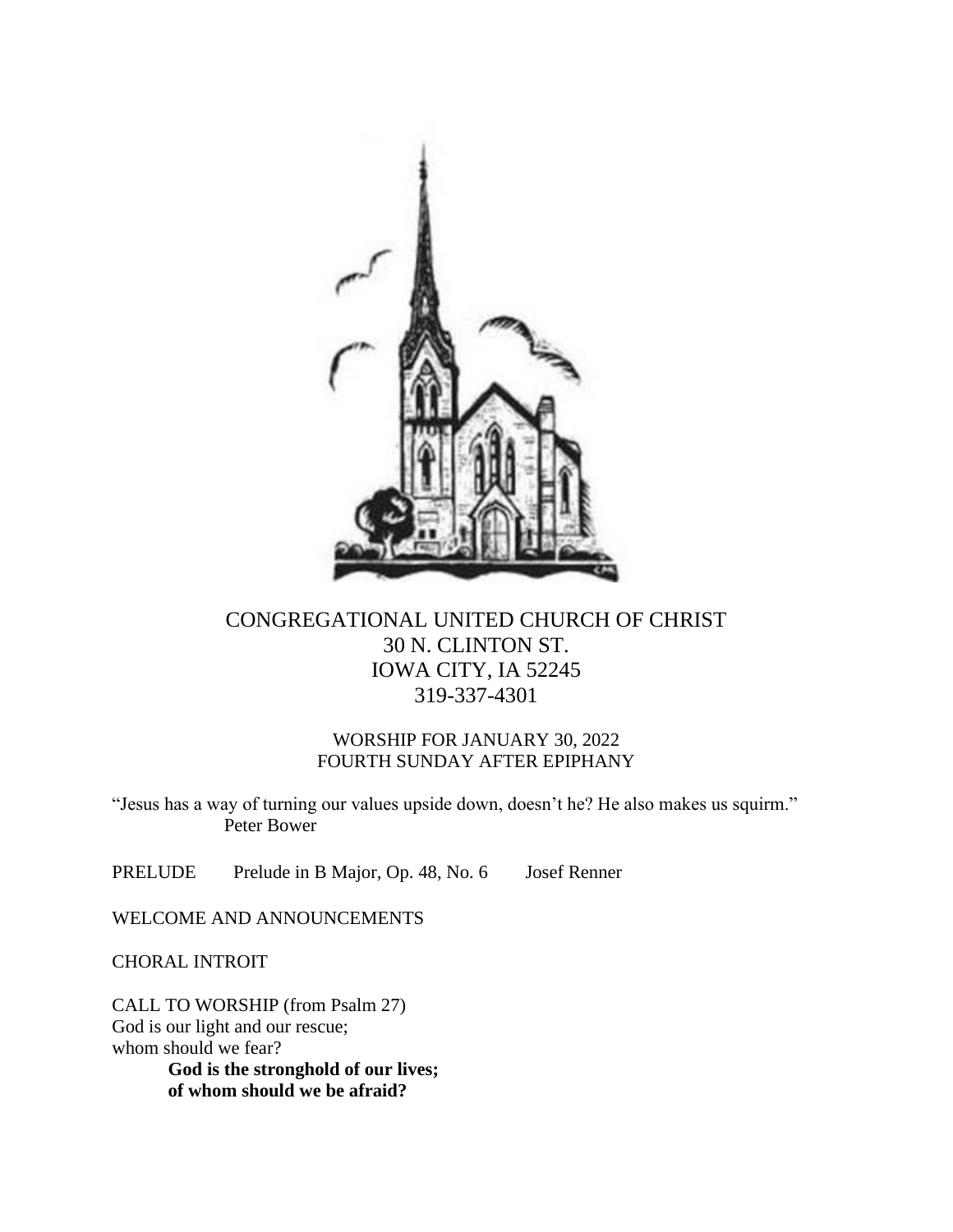HYMN 275 "God of Our Life, Through All the Circling Years"

**God of our life, through all the circling years, We trust in Thee; In all the past, through all our hopes and fears, Thy hand we see. With each new day, when morning lifts the veil, We own Thy mercies, Lord, which never fail.**

**God of the past, our times are in Thy hand; With us abide. Lead us by faith, to hope's true promised land; Be Thou our guide. With The to bless, the darkness shines as light, and faith's fair vision changes into sight.**

**God of the coming years, through paths unknown We follow Thee; When we are strong, Lord, leave us not alone; Our refuge be. Be Thou for us in life our daily bread, Our heart's true home when all our years have sped.**

OPENING PRAYER (Church of Scotland, The Rev. Sandy Forsyth, adapted) **We thank you, God, that you have been with us in the past. You have led us through the wilderness that life can be. When we were lost, you searched for us. When we were in deepest struggle, you comforted us. For your love and commitment to all people, we praise you, God.**

**Come to us now in our lives as we look ahead once more. In worship, speak to us. In our journey through life, go with us. When our lives are troubled, be with us. When we are uncertain, steady us.** 

**For your love which holds us forever, we give you thanks. Amen.**

#### TIME OF GRATITUDE

ANTHEM "Arise, Shine, for Your Light Has Come" Martin How

TIME OF PRAYER

Prayers of the People Silent Prayer The Prayer of Our Savior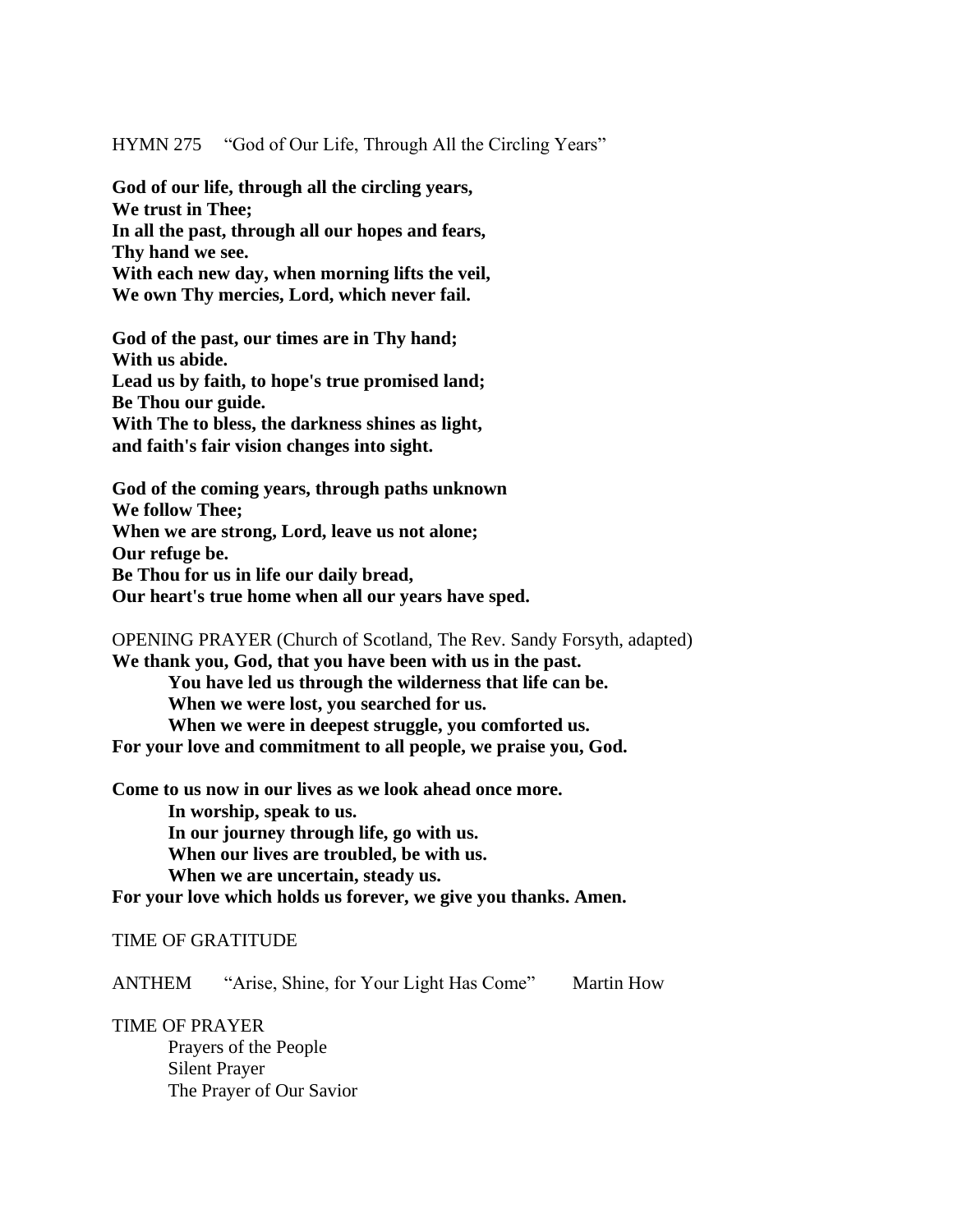**Our Father, who art in heaven, hallowed be thy name, thy kingdom come, thy will be done, on earth as it is in heaven. Give us this day our daily bread; and forgive us our debts, as we forgive our debtors; and lead us not into temptation, but deliver us from evil. For thine is the kingdom, and the power, and the glory, forever. Amen.** Choral Response

SCRIPTURE LESSON Amos 7:10-15

PSALM 85:1-2, 8-13

You have been gracious to your land, O Lord, you have restored the good fortune of Jacob.

#### **You have forgiven the iniquity of your people and blotted out all their sins.**

I will listen, O Lord God, to what you are saying, for you are speaking peace to your faithful people and to those who turn their hearts to you.

**Truly, your salvation is very near to those who fear you,**

### **that your glory may dwell in our land.**

Mercy and truth have met together;

righteousness and peace have kissed each other.

**Truth shall spring up from the earth,**

#### **and righteousness shall look down from heaven.**

O Lord, you will indeed grant prosperity, and our land will yield its increase.

> **Righteousness shall go before you, and peace shall be a pathway for your feet.**

SCRIPTURE LESSON Luke 4:21-30

SERMON "The Rest of the Story"

HYMN 418 "God, Bless Your Church with Strength" **God bless your church with strength! Wherever we may be, up build your servants as we work in common ministry. Urge us from fledgling faith to venture and to soar through open skies to sing the praise of Christ whom we adore.**

**God bless your church with life! May all our branches thrive, unblemished, wholesome, bearing fruit, abundantly alive. From you, one holy vine,**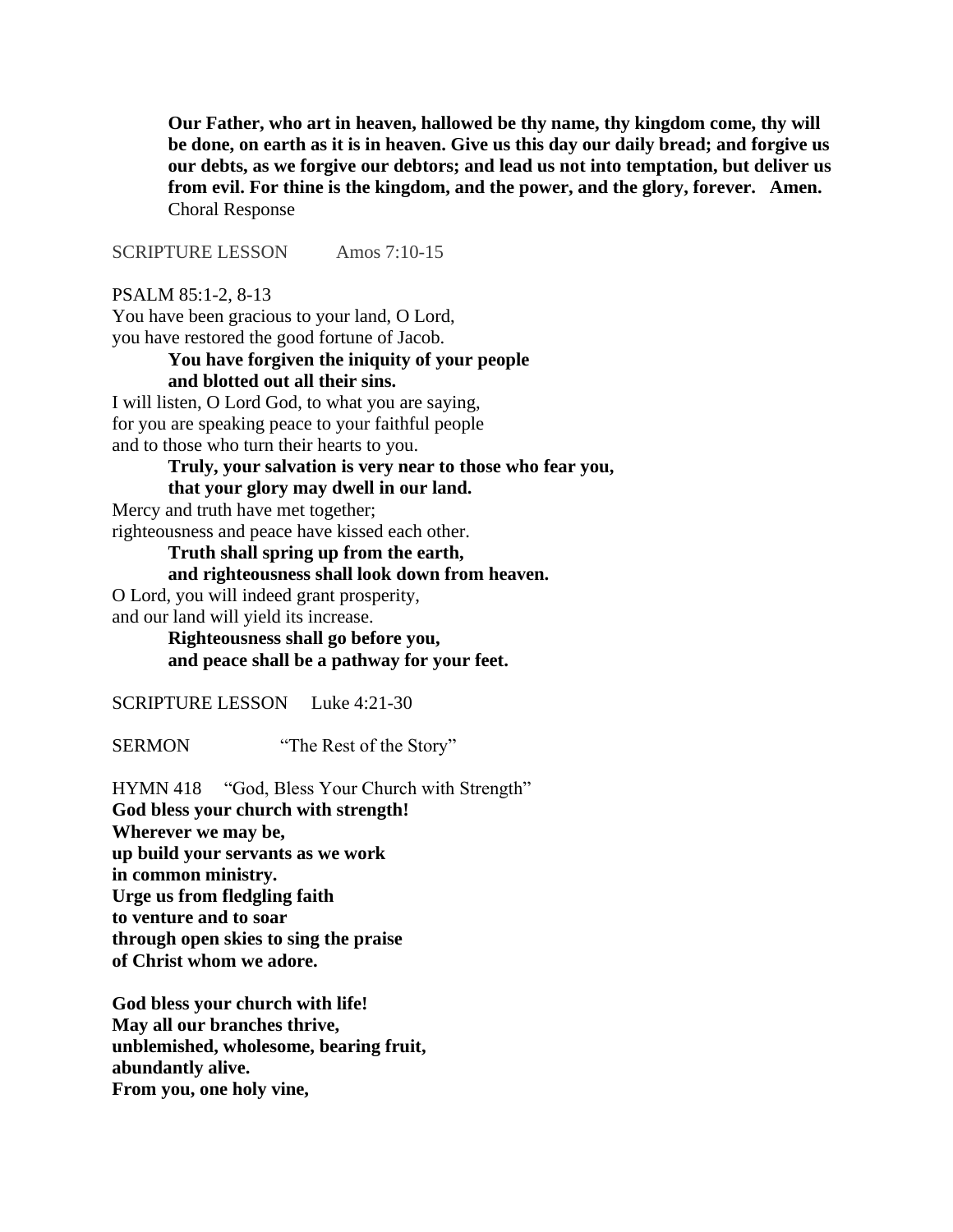**in freedom may we grow; sustain us in our mission, Lord, your love and peace to show.**

**God bless your church with hope! Despite chaotic days, may we in chaos shine to light a pathway through life's maze. May justice be our aim, and kindness ours to share; in humbleness O may we walk, assured our God is there!**

**BENEDICTION** 

CHORAL RESPONSE

POSTLUDE Sortie (G Major) Jacques Lemmens

"God of Our Life," Lutheran Service Book, John Weaver. Music ©1958 Augsburg, Hugh T. Kerr, F. M. Braselman. Words ©1928 Presbyterian Publishing/Westminster John Knox/Geneva Press. Reprinted with permission under ONE LICENSE #A-715458. All rights reserved.

"God Bless Your Church with Strength"—Words: John A Dalles © 2000, GIA Publications, Inc. Reprinted by Permission under ONE LICENSE #A-715458. All rights reserved.

| Minister:                        | The Rev. Bill Lovin    |
|----------------------------------|------------------------|
| Director of Children's Programs: | The Rev. Ann Molsberry |
| Organist:                        | <b>Bill Crouch</b>     |
| <b>Choir Director</b>            | Chris Nakielski        |
| <b>Office Manager</b>            | Jenn Harden            |

**WE'RE GLAD THAT YOU HAVE JOINED US FOR WORSHIP THIS MORNING.** We are putting the safety of both the vaccinated and the unvaccinated in our congregation and the community first. Because of the surge in Covid cases in Johnson County, we are pausing inperson worship today. The Reopening Committee will meet on Thursday, February 3, to assess the current situation and chart our course forward.

**WE ARE NOW LIVE STREAMING OUR WORSHIP SERVICES AT 10:15 ON SUNDAY MORNING.** You can join us online in real time at [https://vimeo.com/event/1424751.](https://vimeo.com/event/1424751) This streaming address is the same each week.

**RECORDINGS OF THE WORSHIP SERVICES** are posted after worship on Sunday at [https://vimeo.com/channels/1547852.](https://vimeo.com/channels/1547852) The recordings remain up permanently, so you can watch past worship services at your convenience or recommend them to a friend.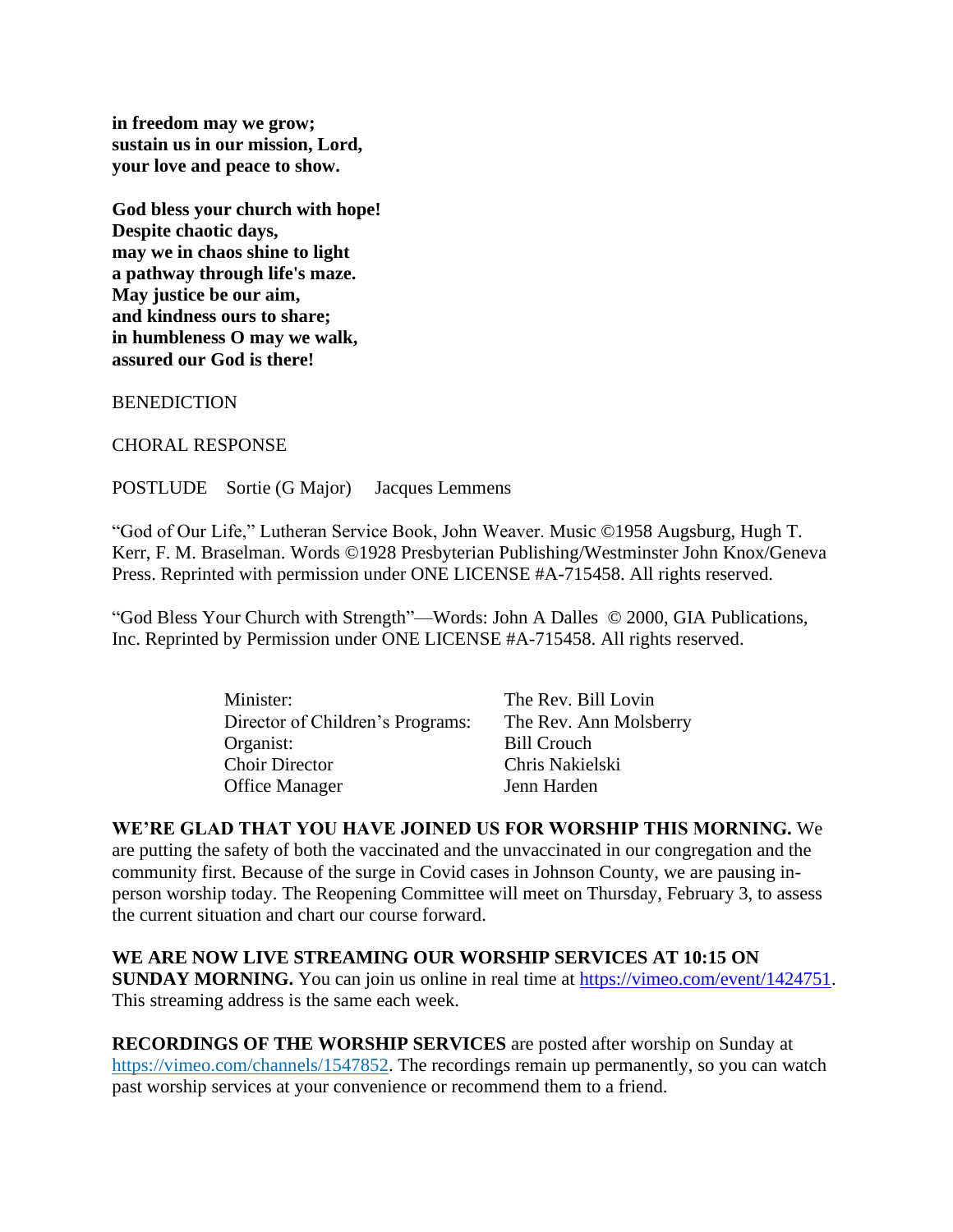**FLOWERS FOR WORSHIP SERVICES—**If you would like to contribute flowers for the worship services on upcoming Sundays please call the office to let Jenn know or sign up on the sheet in Rockwood Hall.

**THE ANNUAL MEETING OF THE CONGREGATION OF THE CONGREGATIONAL CHURCH UCC OF IOWA CITY** will be held at 11:30 this morning. We will receive reports of Boards and Committees, vote on the budget for 2022, and transact any other business that is fitting and necessary. This will be a Zoom meeting.

THE CHURCH OFFICE WILL BE CLOSED ON MONDAY, JANUARY 31. Jenn Harden will be back in the office on Tuesday morning.

**THE SHELTER HOUSE BOOK SALE** is scheduled for March 26-27. Book donations and volunteer sorting will begin February 14, at the Old Antique Car Museum – 860 Quarry Road, Coralville.

Our church has historically been a strong supporter of this sale. At the last sale we earned \$21,000 for Shelter House, working side by side with many other community volunteers. Please begin to get your book donations ready and drop them off beginning February 14. If you need someone to pick up your donations, someone from the volunteer team can come to your home. Donations can be dropped off at Rockwood Hall and a volunteer can take them to the sale site. John Fieselmann and Donna Hirst are members of the Planning Committee and can answer any questions you have.

**Church Board Opportunities** There are several opportunities to serve the church on one of our boards. There are openings on the Diaconate, Christian Education, Membership and Stewardship boards. Please contact Barb Sisley at (319) 430-2694 or [sisleywebb@aol.com](mailto:sisleywebb@aol.com) if you are interested in or want more information about any of these opportunities.

Our church and the Johnson County Interfaith Coalition are being invited to participate in **Community Circles** to engage different groups in the area to discuss economic development decision-making processes. The JCIC Voter Engagement Committee will be participating, and our church members are encouraged to participate. The team of Circles Keepers who will be leading this process includes 1) Angie Jordan, President of the South District Neighborhood Association, 2) Annie Tucker, Executive Director of [Mediation Services of Eastern Iowa](https://mediateiowa.org/) and 3) V Fixmer-Oraiz, founder and CEO of [Astig Planning.](https://www.astigplanning.com/) Together they will offer the **Community Circles.**

## **WHAT DOES THIS MEAN EXACTLY?**

- **SMALL GROUP MEETING**: online or in-person (masked)
- **TIME COMMITMENT**: 2 hours to engage in a Community Circle, a method of exploring topics together by sitting in a circle, responding to questions, listening, learning more about each other and building community.
- **TIMELINE:** Community Circles are to be scheduled February early March
- **NEXT STEP**: Information shared in the Community Circle will be shared with Project Better Together 2030 to impact their strategic 10 year plan.

If you are interested contact Donna Hirst, donna-hirst@uiowa.edu, who will compile names and send them to the Team on Feb. 1.